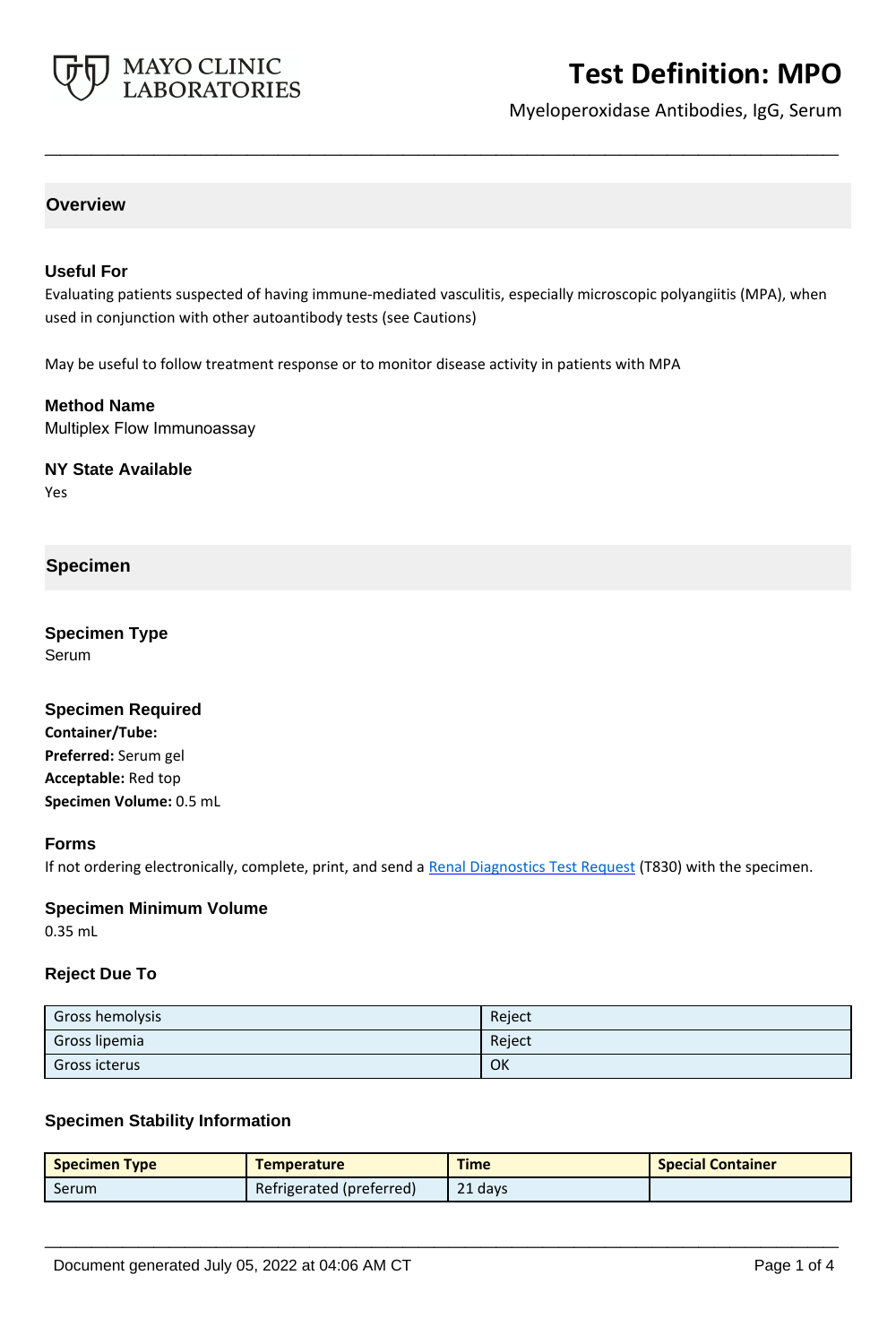

# **Test Definition: MPO**

Myeloperoxidase Antibodies, IgG, Serum

| Frozen | 21 days |  |
|--------|---------|--|
|        |         |  |

# **Clinical & Interpretive**

# **Clinical Information**

Myeloperoxidase (MPO) enzyme is found in neutrophil primary granules and monocyte lysosomes. MPO catalyzes the conversion of hydrogen peroxide to hypochlorite and hypochlorous acid. MPO is encoded by a single gene that undergoes posttranslational modification to produce the active enzyme found in leukocytes.

Autoantibodies to MPO (MPO antineutrophil cytoplasmic antibodies: ANCA) occur in several diseases and may be involved in the pathogenesis of vascular inflammation in patients with microscopic polyangiitis (MPA).(1,2) Patients with MPA often develop MPO ANCA and may present with azotemia secondary to glomerulonephritis (pauci-immune necrotizing glomerulonephritis). MPO ANCA are not specific for MPA, and also may be detected in patients with systemic lupus erythematosus with or without lupus nephritis, Goodpasture syndrome and Churg-Strauss syndrome. Lupus nephritis and Goodpasture syndrome, as well as Wegener granulomatosis may present with azotemia and progressive renal failure. It is not possible to distinguish among these diseases on the basis of clinical signs and symptoms; autoantibody testing may be helpful.

### **Reference Values**

<0.4 U (negative) 0.4-0.9 U (equivocal) > or =1.0 U (positive) Reference values apply to all ages.

### **Interpretation**

A positive result has a high predictive value for microscopic polyangiitis (MPA) in patients with negative test results for systemic lupus erythematosus (antinuclear antibodies) and Goodpasture syndrome (glomerular basement membrane antibody). A negative result significantly diminishes the likelihood that a patient has MPA.(3)

While myeloperoxidase levels often decline following successful treatment of MPA, specific guidelines for this clinical purpose are not available.

### **Cautions**

Since it is not possible to distinguish between microscopic polyangiitis (MPA) and other causes of progressive renal failure or systemic illness (eg, Wegener granulomatosis, lupus nephritis, Goodpasture syndrome), this test should be employed in conjunction with other diagnostic tests in the initial evaluation of such patients. The recommended test in this setting is VASC / Antineutrophil Cytoplasmic Antibodies Vasculitis Panel, Serum, which includes myeloperoxidase (MPO) antibodies, proteinase 3 (PR3) antibodies and, if indicated, antineutrophil cytoplasmic antibodies (ANCA). The test for ANCA identifies 2 types of antibodies-cytoplasmic (cANCA), which are specific for PR3 and perinuclear (pANCA), which are specific for MPO.

The presence of MPO is quite specific for MPA (diagnostic specificity approaches 95%); but, it is recommended that positive results obtained by EIA be confirmed by another testing method. This is best accomplished by testing for pANCA, which confirms the positive MPO result and increases the diagnostic specificity for MPA to 97%.(3) Nevertheless, positive results for MPO have been reported in patients with systemic lupus erythematosus, Goodpasture syndrome,

**\_\_\_\_\_\_\_\_\_\_\_\_\_\_\_\_\_\_\_\_\_\_\_\_\_\_\_\_\_\_\_\_\_\_\_\_\_\_\_\_\_\_\_\_\_\_\_\_\_\_\_**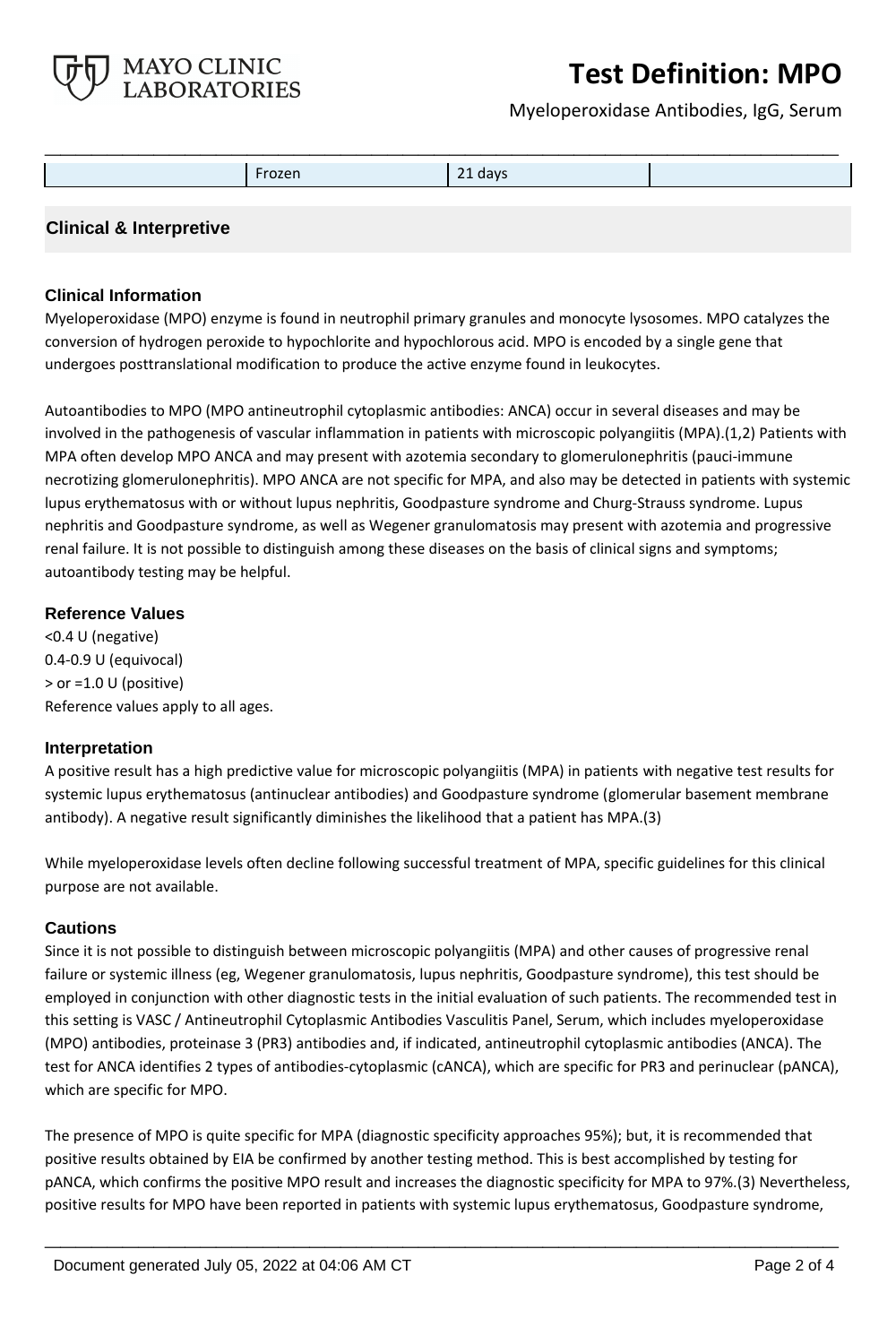

Myeloperoxidase Antibodies, IgG, Serum

and Churg-Strauss syndrome. Therefore, clinicians must rule out these diagnoses to maximize the specificity and positive predictive value of the MPO test result.

**\_\_\_\_\_\_\_\_\_\_\_\_\_\_\_\_\_\_\_\_\_\_\_\_\_\_\_\_\_\_\_\_\_\_\_\_\_\_\_\_\_\_\_\_\_\_\_\_\_\_\_**

While sequential measurements of MPO may be used to follow treatment response or to monitor disease activity in patients with MPA, results should not be exclusively relied upon to assess response to treatment or disease activity.

### **Clinical Reference**

1. Falk RJ, Jennette JC: Anti-neutrophil cytoplasmic autoantibodies with specificity for myeloperoxidase in patients with systemic vasculitis and idiopathic necrotizing and crescentic glomerulonephritis. N Engl J Med 1988 Jun 23;318(25):1651-1657

2. Stone JH, Hellman DB: Small and medium-vessel vasculitis. In Clinical Immunology Principles and Practice. Third edition. Edited by RR Rich, TA Fleisher, WT Shearer, et al. Mosby/Elsevier, 2007, pp 859-884

3. Russell KA, Wiegert E, Schroeder DR, et al: Detection of antineutrophil cytoplasmic antibodies under actual clinical testing conditions. Clin Immunol 2002 May;103(2):196-203

# **Performance**

# **Method Description**

Myeloperoxidase (MPO) antigen is covalently coupled to polystyrene microspheres that are impregnated with fluorescent dyes to create a unique fluorescent signature. MPO antibodies, if present in diluted serum, bind to the MPO antigen on the microspheres. The microspheres are washed to remove extraneous serum proteins. Phycoerythrin (PE)-conjugated antihuman IgG antibody is then added to detect IgG anti-MPO bound to the microspheres. The microspheres are washed to remove unbound conjugate, and bound conjugate is detected by laser photometry. A primary laser reveals the fluorescent signature of each microsphere to distinguish it from microspheres that are labeled with other antigens. A secondary laser reveals the level of PE fluorescence associated with each microsphere. Results are calculated by comparing the median fluorescence response for MPO microspheres to a 4-point calibration curve.(Package insert: Bio-Plex 2200 Vasculitis. Bio-Rad Laboratories, Hercules, CA 2012)

**\_\_\_\_\_\_\_\_\_\_\_\_\_\_\_\_\_\_\_\_\_\_\_\_\_\_\_\_\_\_\_\_\_\_\_\_\_\_\_\_\_\_\_\_\_\_\_\_\_\_\_**

**PDF Report**

No

**Day(s) Performed** Monday through Saturday

**Report Available** 1 to 4 days

**Specimen Retention Time** 14 days

**Performing Laboratory Location** Rochester